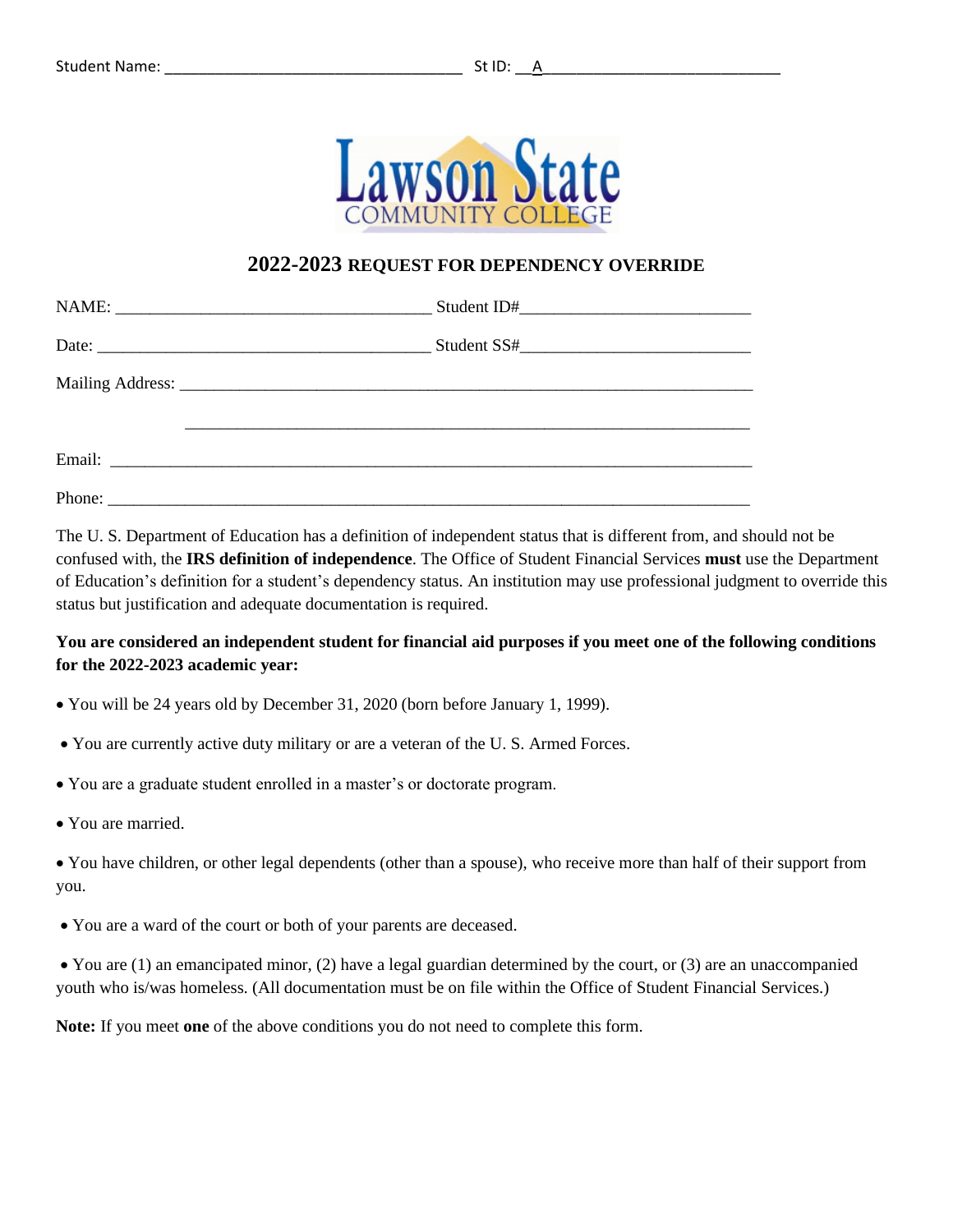## *REASONS FOR REQUEST*

If you would like the Office of Student Financial Services to consider a dependency override, which eliminates the requirement for parental information on the FAFSA, you must be able to **explain** and **document** the circumstance(s). Many students feel that they are independent because they currently live on their own or because their parents no longer claim them on their income tax return. Others feel they should be considered independent because their parents refuse to provide information on the FAFSA or because their parents cannot afford to help with college expenses. However, these reasons are not sufficient for an appeal, and a student will not be made independent solely because **he/she is selfsupporting;** is **unwilling** to **accept parental assistance**; or because a **parent is unwilling** to provide the financial data or support; nor will Lawson State Community College make a student independent based on the student being declared independent by another college or university.

The Office of Student Financial Services is required to consider parent information and expects a parental contribution for students who are not independent according to the FAFSA definition unless exceptions are made. **Exceptions are made only when adequate documentation of extenuating circumstances exist**. Extenuating circumstances are generally defined by a student's inability to have contact with his/her parents. Review the reasons for appeal below and check the one that describes your circumstance.

#### **If none of these circumstances apply to your situation, do not complete this form**.

\_\_\_\_ Circumstances within your family prevent you from obtaining parents' financial information;

\_\_\_\_ An abusive home situation (physical, psychological, sexual) which is detrimental to your physical or mental wellbeing;

\_\_\_\_ Abandonment by both parents;

\_\_\_\_ History of parental alcohol or drug abuse;

Incarceration of the custodial parent;

\_\_\_\_ Death of a parent after filing the FAFSA, and the surviving parent meets one of the conditions listed above.

### *DOCUMENTATION*

Attach a personal statement of circumstance which completely and explicitly explains the basis of your request. Please note that your statement will be used only to determine if a dependency override should be granted; the information will remain confidential. Additional documentation is required and must verify the family circumstances described in your personal statement. **Acceptable** sources are: school guidance counselor, medical doctor, mental health professional, teacher or professor, attorney, law enforcement officer, social worker, officer of the court, clergy.

Signed statements from family and/or friends may be submitted as supporting documentation. If the dependency override is being requested due to the death of a parent, a copy of the death certificate and/or newspaper obituary is required. **If your last name is different from your parent's**, please provide legal documentation of birth, adoption, marriage, divorce, or other circumstance which proves your relationship.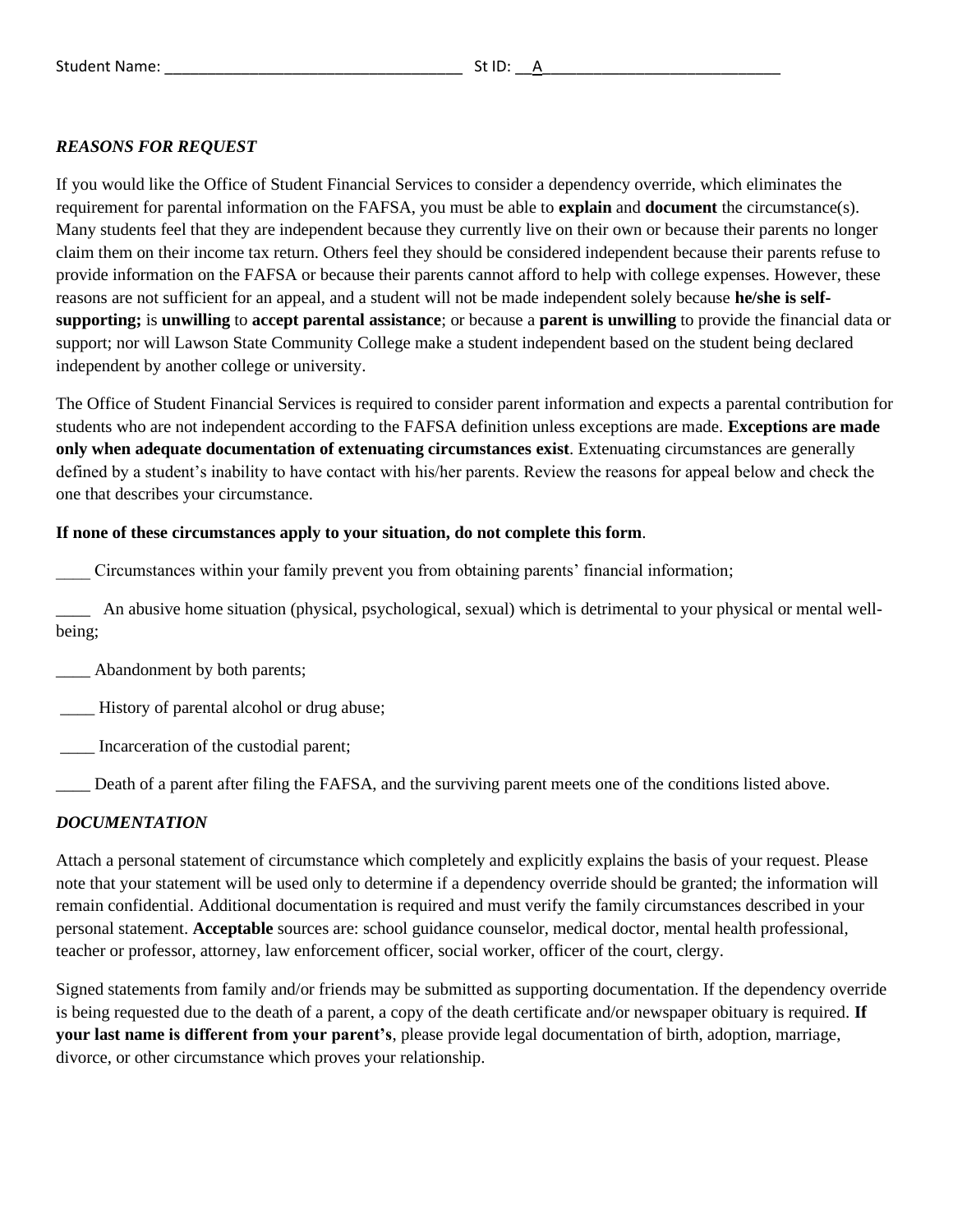# **Unacceptable sources of documentation include**:

1. Proof of house/apartment lease and/or bills in your own name;

2. Income of parent(s) that made student ineligible for financial aid;

3. Statement from parent(s) that the student is not claimed as a federal income tax exemption and will not receive any parental assistance for college and/or living expenses.

## **Monthly Expenses**

| <b>EXPENSE</b>    | <b>MONTHLY COST</b>       | WHO PAYS /RESPONSIBLE PARTY |
|-------------------|---------------------------|-----------------------------|
|                   |                           |                             |
| Housing           | \$                        |                             |
|                   |                           |                             |
| Utilities         | \$                        |                             |
|                   |                           |                             |
| Food              | \$                        |                             |
|                   |                           |                             |
| Tuition/Education | $\boldsymbol{\mathsf{S}}$ |                             |
|                   |                           |                             |
| Transportation    | \$                        |                             |
|                   |                           |                             |
| Medical           | \$                        |                             |
|                   |                           |                             |
| Personal          | \$                        |                             |

### **Resources**

|                                       | <b>Calendar Year 2020</b>   |                 |
|---------------------------------------|-----------------------------|-----------------|
| Income earned from work:              | $\frac{\text{S}}{\text{S}}$ |                 |
| <b>Untaxed Income:</b>                | $\frac{1}{2}$               |                 |
| Cash Support received from parents \$ |                             |                 |
|                                       |                             |                 |
|                                       |                             |                 |
|                                       | <b>Calendar Year 2021</b>   |                 |
| Income earned from work:              | $\sim$                      |                 |
| <b>Untaxed Income:</b>                | $\sim$                      | Source: Source: |
| Cash Support received from parents \$ |                             |                 |
|                                       |                             |                 |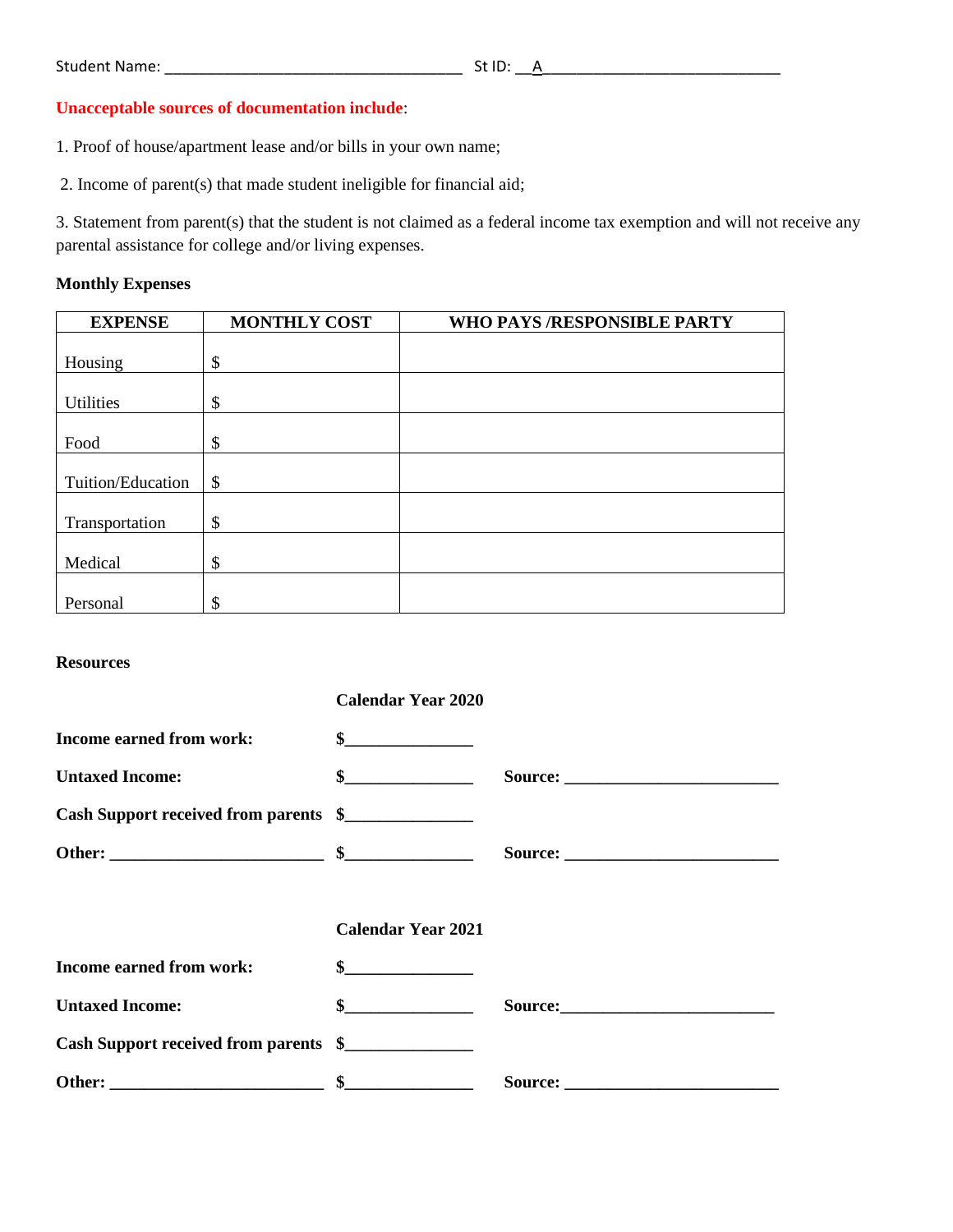### **STUDENT CERTIFICATION-Read Carefully Before You Sign**

**\_\_\_\_\_\_By signing this form, I certify that all information included in this request for a dependency override is true and complete. I understand that if I am found to have knowingly or intentionally given false, misleading or fraudulent statements and/or documentation, my request will be denied, and my eligibility for aid jeopardized at Lawson State Community College.**

# **NOTE: DEPENDENCY OVERRIDES ARE APPROVED ON AN ANNUAL BASIS. YOU WILL HAVE TO UPDATE YOUR INFORMATION AND SUBMIT A NEW REQUEST EACH YEAR. APPROVAL IS NOT AUTOMATIC.**

| Signature_              | Date |  |
|-------------------------|------|--|
|                         |      |  |
|                         |      |  |
| <b>OFFICE USE ONLY:</b> |      |  |
| <b>Comments:</b>        |      |  |
|                         |      |  |
|                         |      |  |
|                         |      |  |
|                         |      |  |
|                         |      |  |